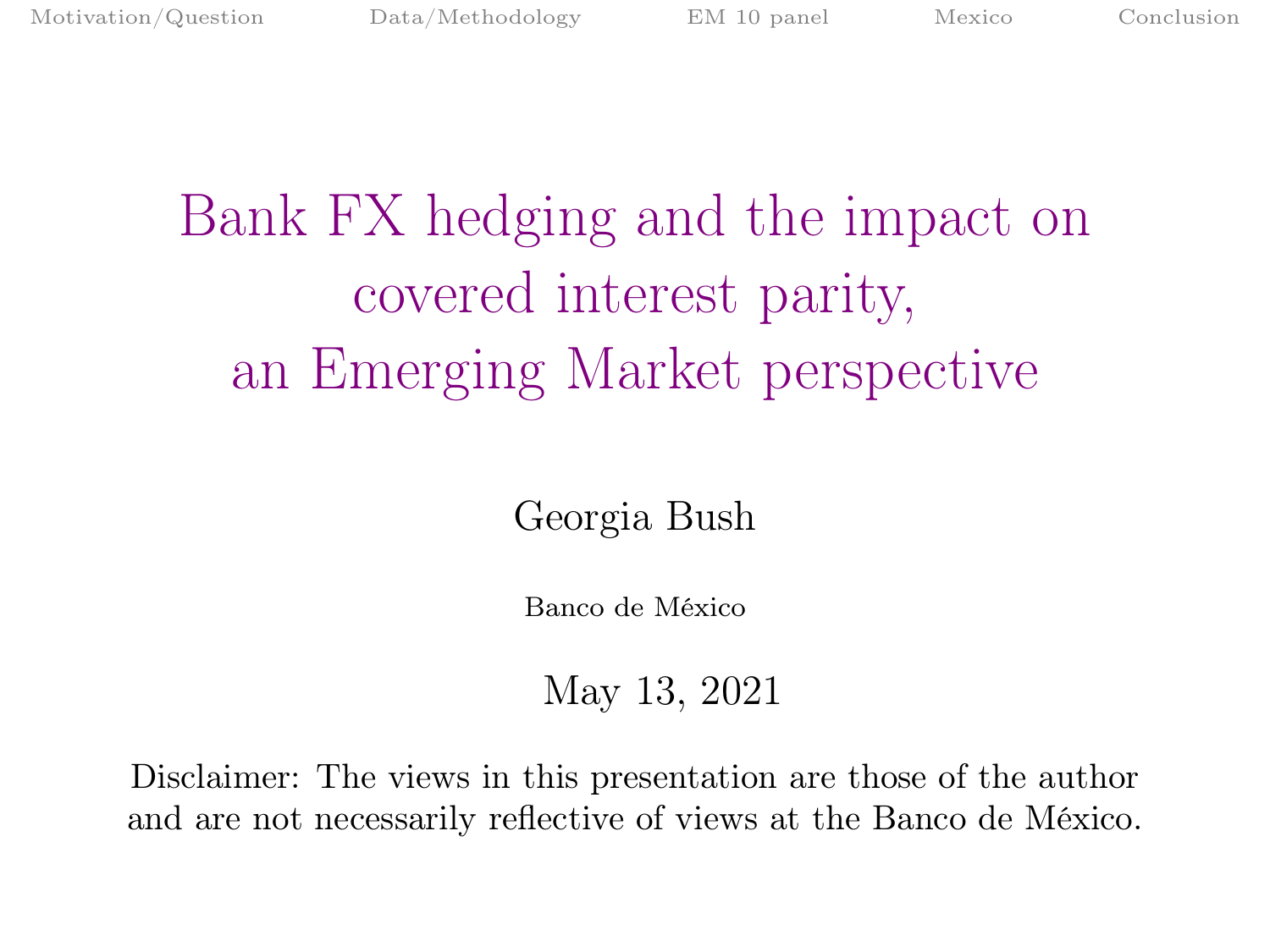- 1. Motivation & Research Question
- 2. Data & Methodology
- 3. Results: EM 10 panel
- 4. Results: Mexico
	- System as a whole
	- Global banks
- 4. Conclude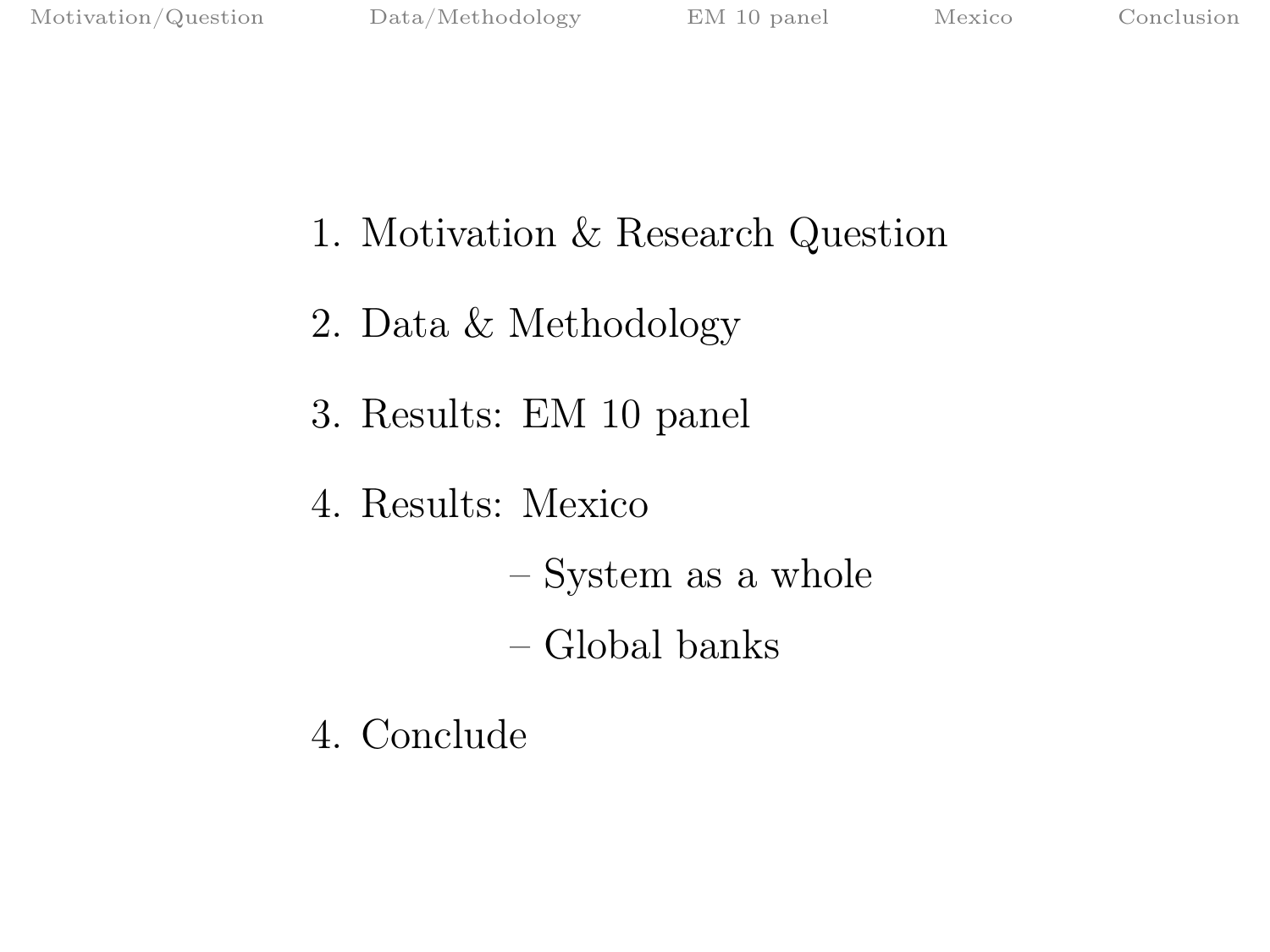# <span id="page-2-0"></span>Motivation & Research Question

## External vulnerabilities

- since the global financial crisis, banks and firms increasingly using external funding sources
- EMEs have mostly flexible exchange rate regimes
- bank (or firm) negative balance sheet effects from currency depreciation
- $\bullet$   $\Rightarrow$  a need to hedge currency exposures

Financial stability policies: restrictions on bank currency mismatch, the banks use hedging to manage their foreign currency core balance sheet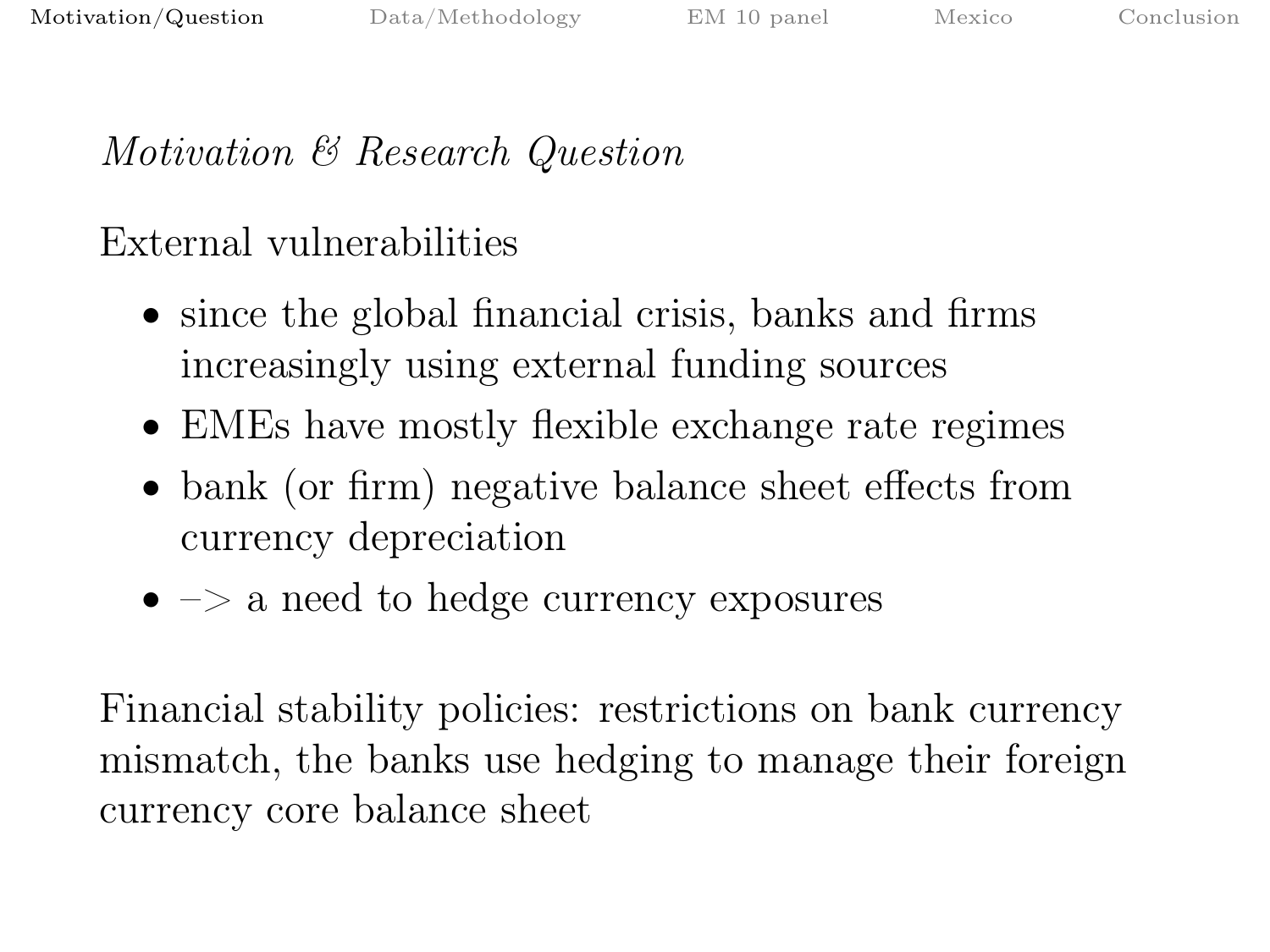## EMEs Exposure to the US dollar

Median values



Source: BIS Quarterly Review, December 2020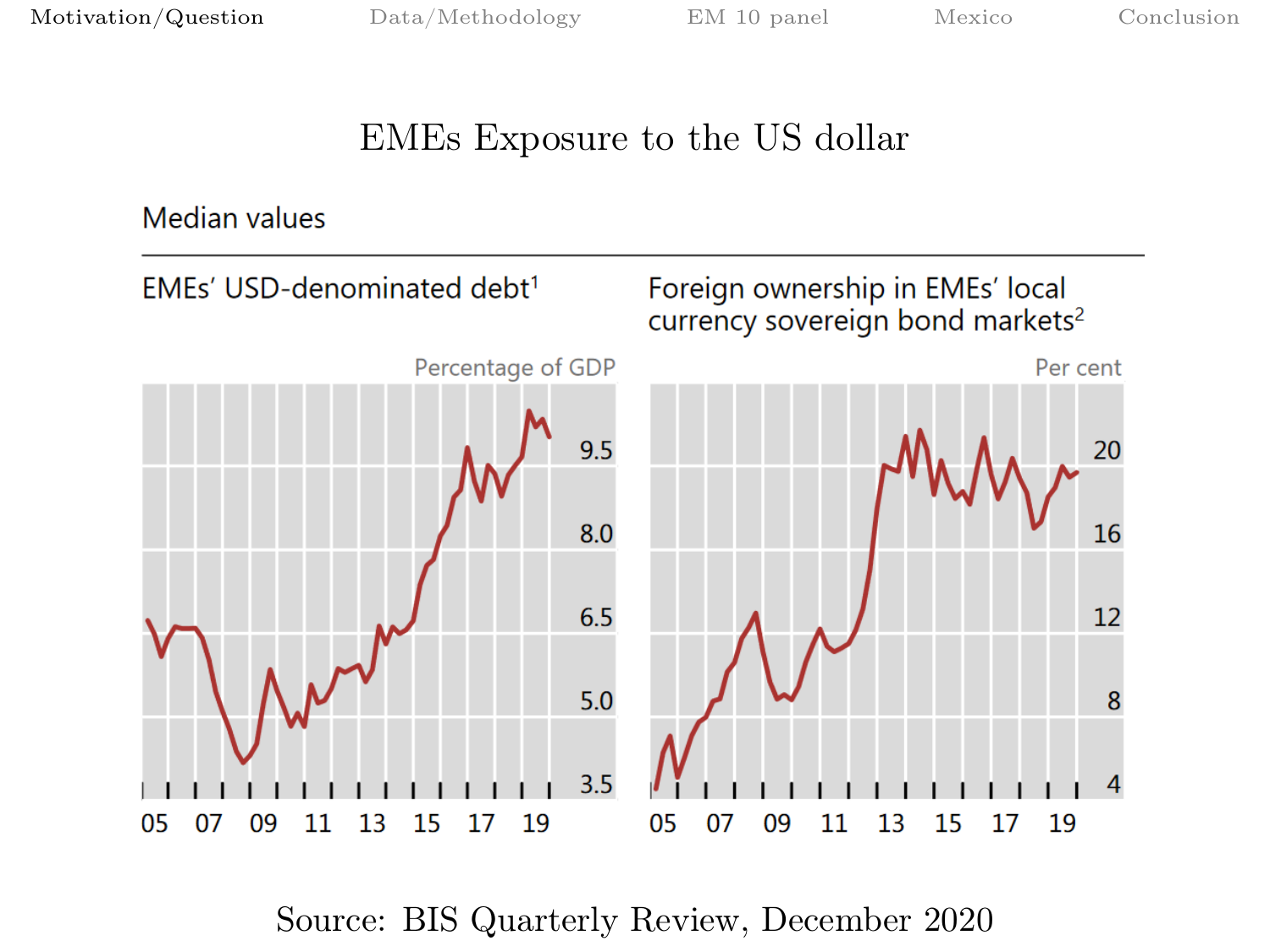Aim of this paper:

- i) Document deviations in EME Covered Interest Parity (CIP)
- ii) Does resident bank behavior have an impact on the deviations, and
- iii) Are there offsetting forces at work (foreign investors, arbitrageurs)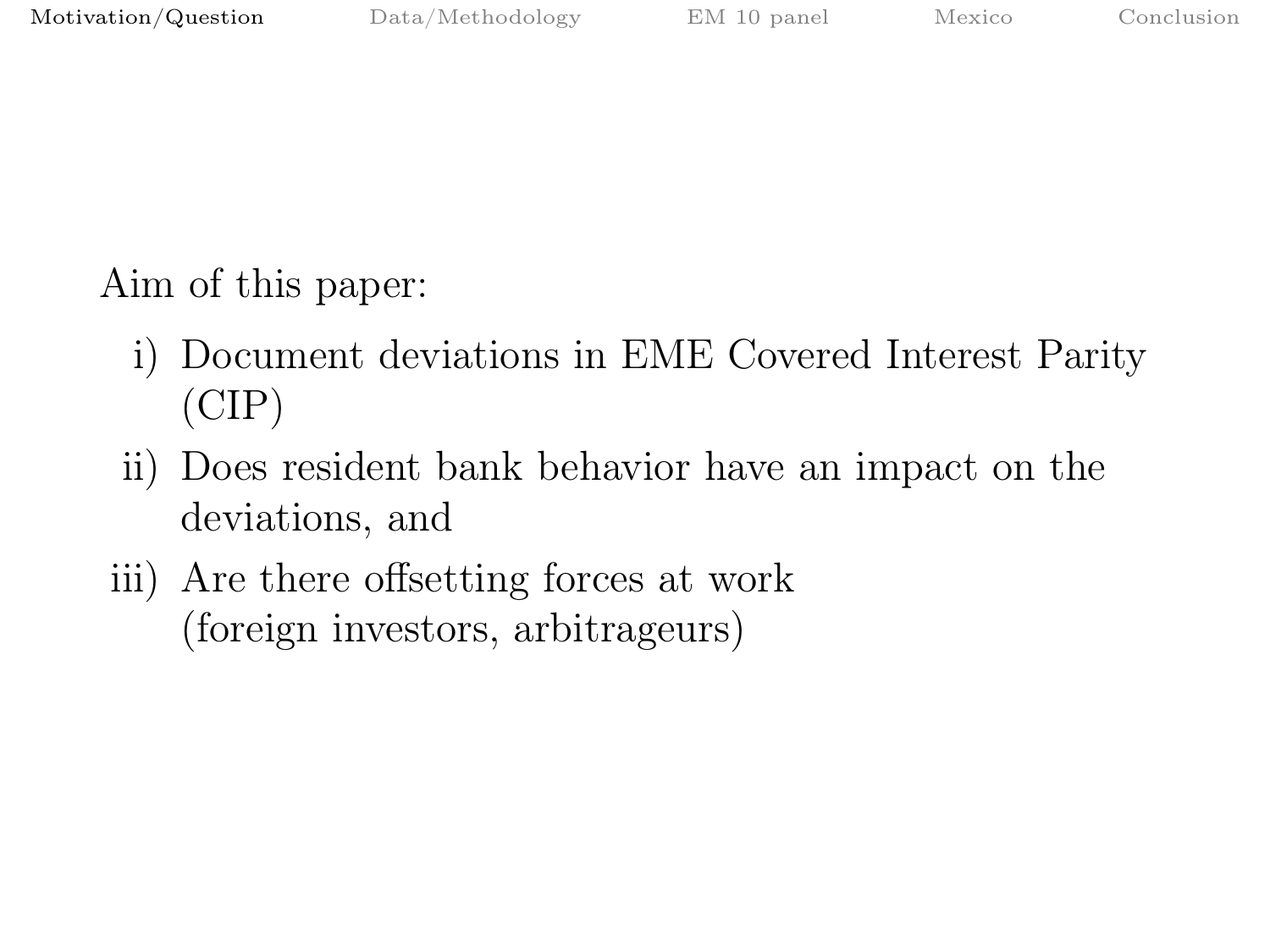## Emerging market CIP deviations for EM10 (3m, USD)



#### Source: Bloomberg, author calculations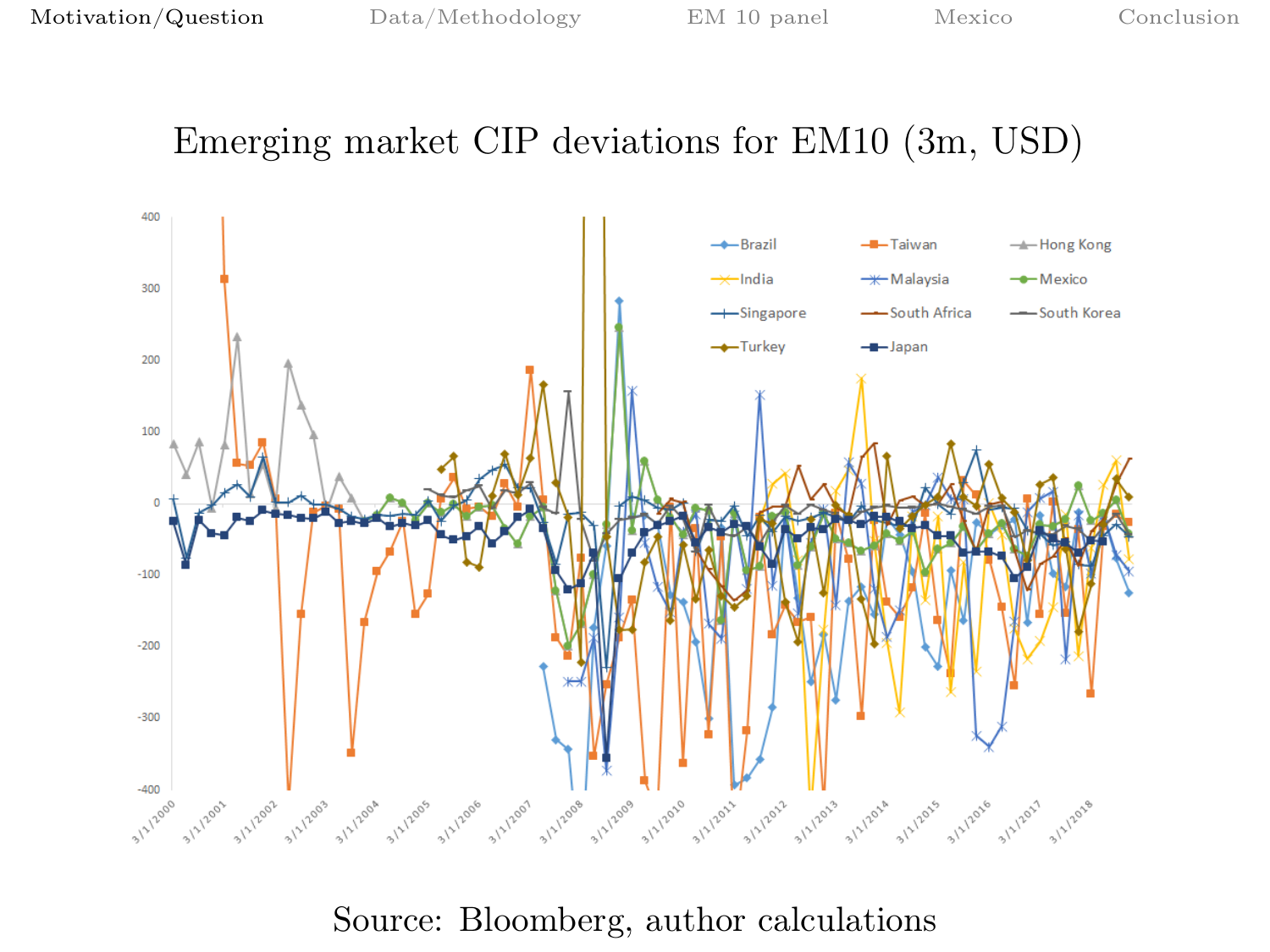Q: banking sector impact on the cost of hedging (Covered Interest Parity deviation)

Estimate econometric model of  $b = g(Hedge, \mathbf{X})$ , for a panel of emerging economies and a Mexico case study

- evidence that resident banking sector widens CIP deviations, even net of foreign investor hedging
- evidence that global banks are driving this effect
- mixed evidence on arbitrageur constraints

Contribution:

-focus on emerging economies, arguably more vulnerable -exploits micro data for Mexico to test effect of foreign hedging demand, and global bank hypothesis (Bank level balance sheet data, FX derivatives transactions by counterparty)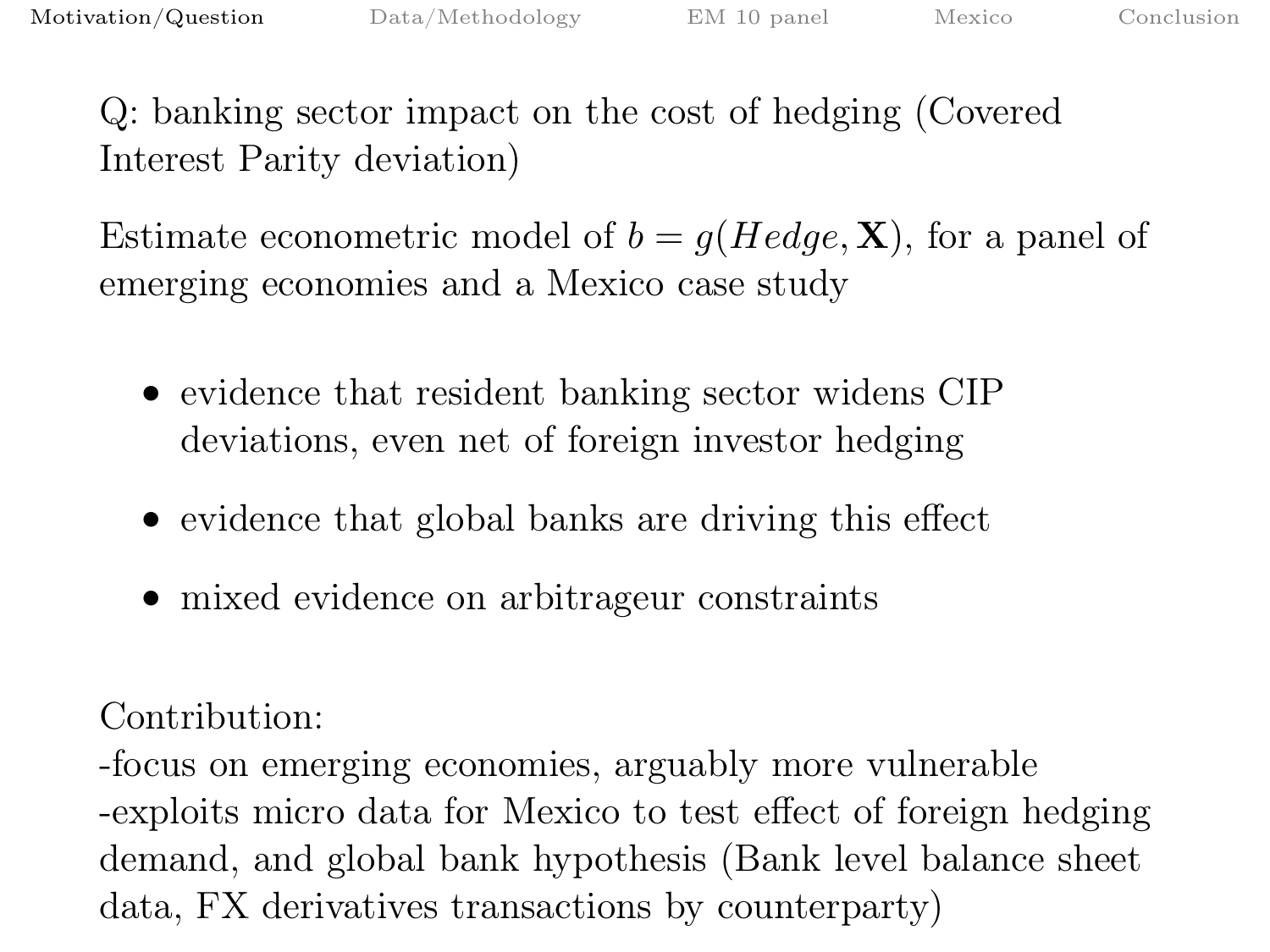## Related literature (in brief)

- Ivashina, Scharfstein and Stein (2015) "Dollar funding and the Lending Behavior of Global Banks", Quarterly Journal of Economics
- Brauning and Ivashina (2019) "US monetary policy and emerging market credit cycles", Journal of Monetary Economics
- Bruno and Shin (2015) "Capital flows and the risk-taking channel of monetary policy", Journal of Monetary Economics
- Du, Tepper, Verdelhan (2018) "Deviations from Covered Interest Rate Parity", The Journal of Finance, June 2018
- Dagfinn, Schrimpf, Syrstad (2017) "Segmented money markets and covered interest parity arbitrage", BIS Working Papers No. 651
- Borio, McCauley, McGuire, Sushko (2016) "Covered interest parity lost: understanding the cross-currency basis", BIS Quarterly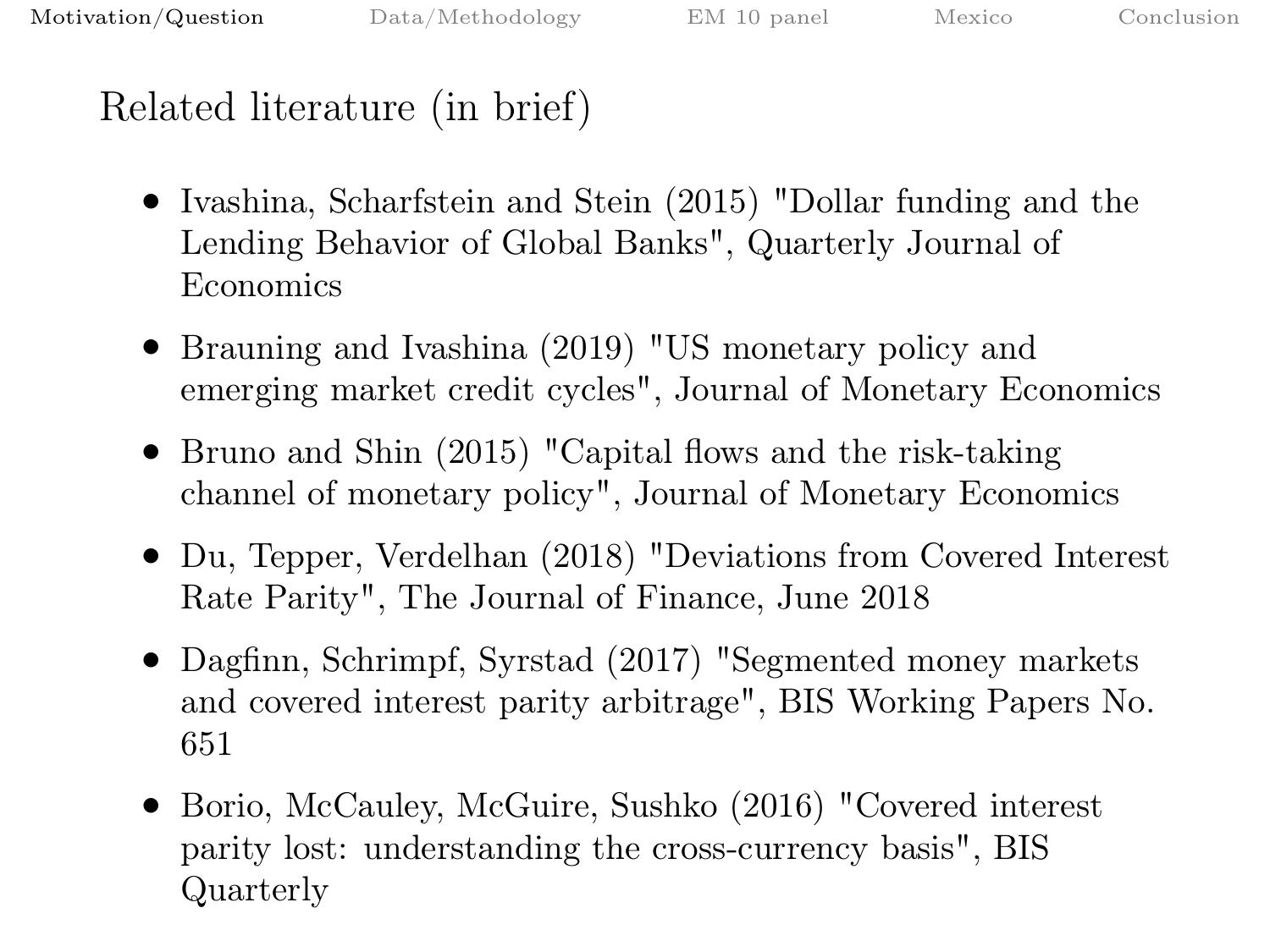## <span id="page-8-0"></span>How to study in EM context

-CIP deviations: need risk free interest rate and interest rate implied in forward market for same tenor [CIP details](#page-24-0)

-construct hedging measures for

- resident banking sector (whole system, global banks)
- foreign investors

-measures for transaction costs, and arbitrageur constraints as highlighted in AE literature: relative funding for arbitrage trades, balance sheet costs (counterparty and market risk)

-regression analysis that addresses potential endogeneity of hedging, stationarity issues, country heterogeneity, and auto-correlation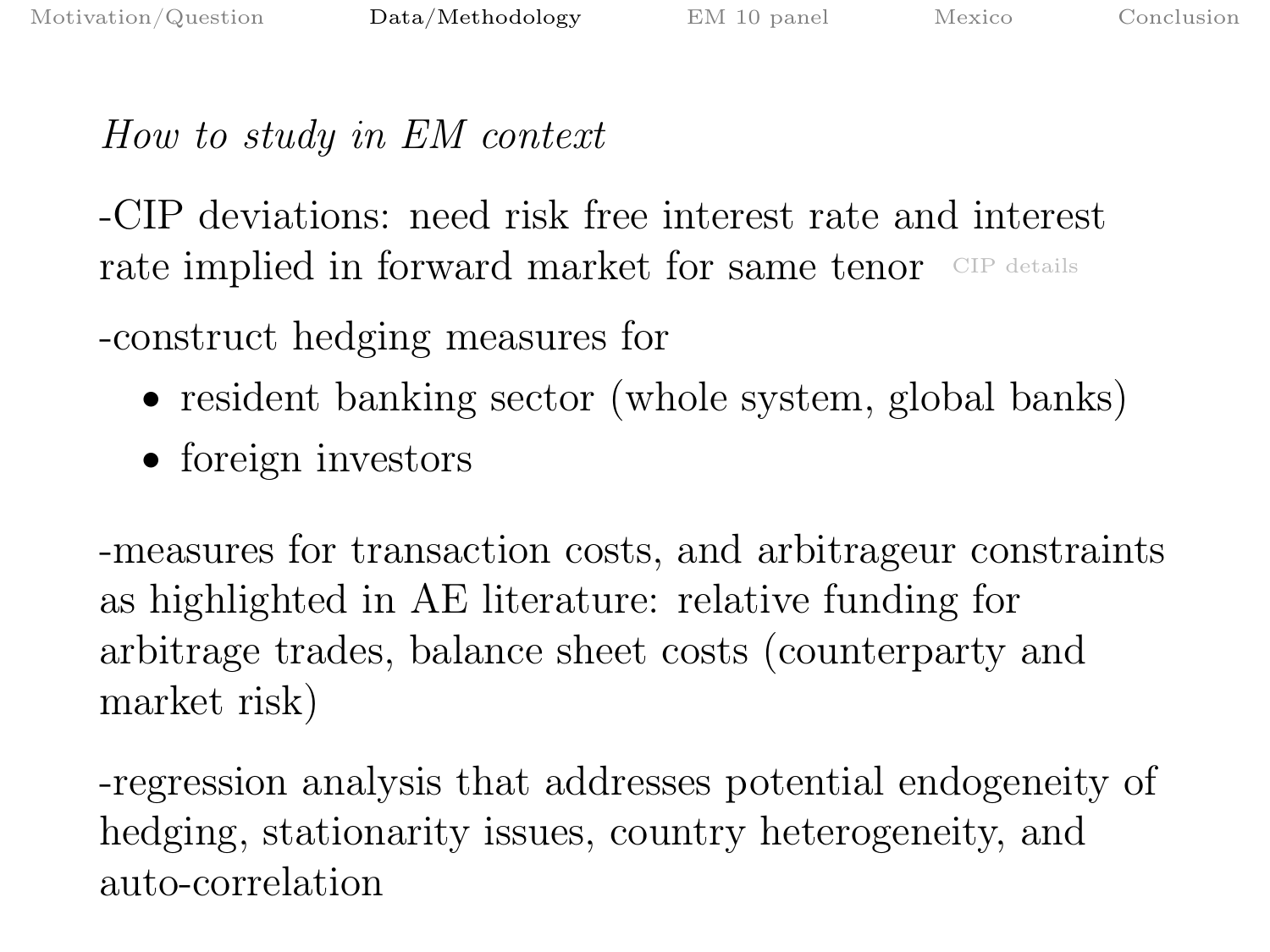<span id="page-9-0"></span>Empirical model, panel setting

$$
b_{i,t} = \alpha_i + \beta_1 Hedge_{i,t} + \beta_2 \mathbf{X_{i,t}} + \epsilon_{i,t}
$$

 $- b_{i,t}$ , CIP deviation for country i [CIP details](#page-24-0)

- $\alpha_i$ , country fixed effect *i*
- $Hedge_{i,t}$ , variable of interest: hedging measures
- $\mathbf{X}_{i,t}$  includes other potential drivers of CIP deviations:
	- transaction or liquidity costs
	- relative funding conditions
	- arbitrageur balance sheet constraints
		- Counterparty risk
		- Market risk for foreign currency collateral

Hypothesis:

 $\beta_1$  significant (resident banks vs foreigners, opposite sign) Alternative: Hedge has no identifiable effect.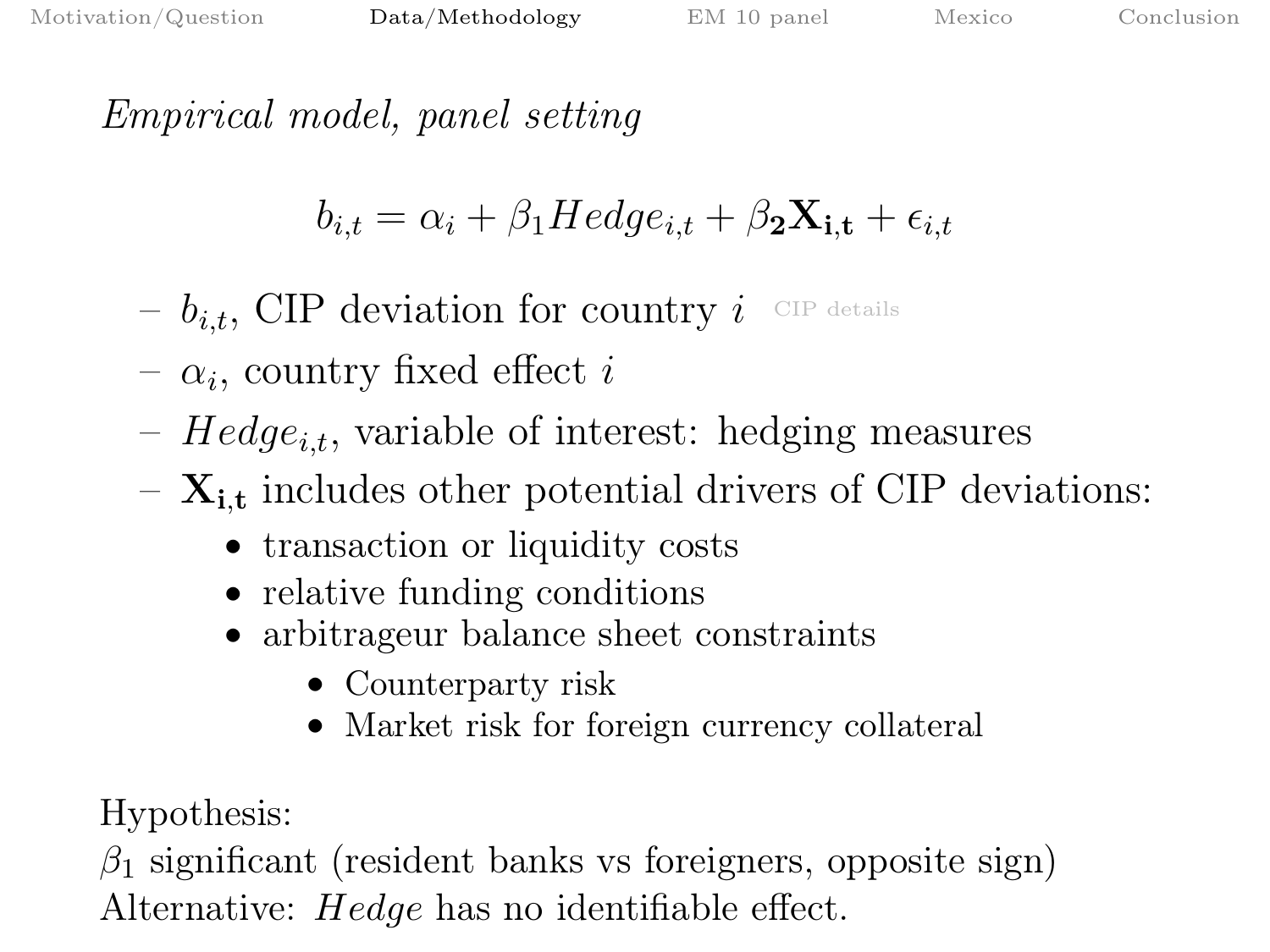# Estimation

- Endogeneity of bank hedging and foreign hedging: estimated using IV 2SLS, instruments are lagged values
- relax homoscedastic errors assumption (variances of market variables versus balance sheet variables likely vary)
- allow for autocorrelation, persistence over time (monthly frequency, end-month value)
- test for stationarity, first difference if unit root suspected
- in panel setting:
	- country heterogeneity: country fixed effect, country factors (financial centers, global bank presence)
	- country outliers, crisis years [Country details](#page-0-0)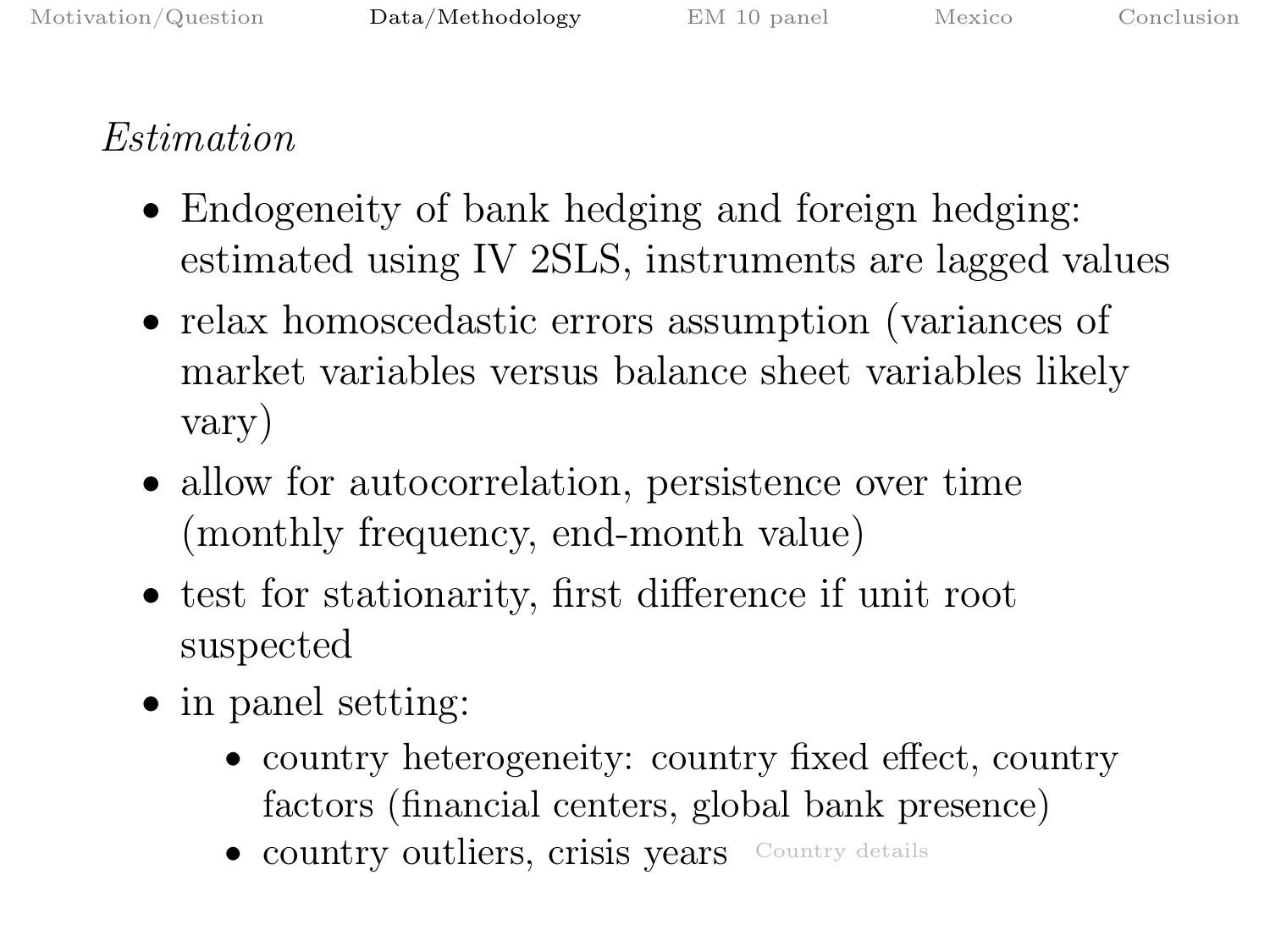# Data

- $b_{i,t}$ , cross-currency basis (Bloomberg)
- $Hedge_{i.t.}$ 
	- resident banking sector USD core assets liabilities (Banking statistics from the BIS)
	- Global banks USD core assets liabilities (Banxico)
	- FX derivative position with foreign counterparties (Banxico)
- $-$  **X**<sub>i,t</sub> (Bloomberg data)
	- bid ask spreads in the spot and forward markets
	- relative repo funding costs
	- arbitrageur balance sheet constraints
		- Counterparty risk, LIBOR-OIS spread
		- Market risk, FX Implied Volatility

EM10 panel: unbalanced, March 2000-December 2008 Mexico: July 2013- November 2017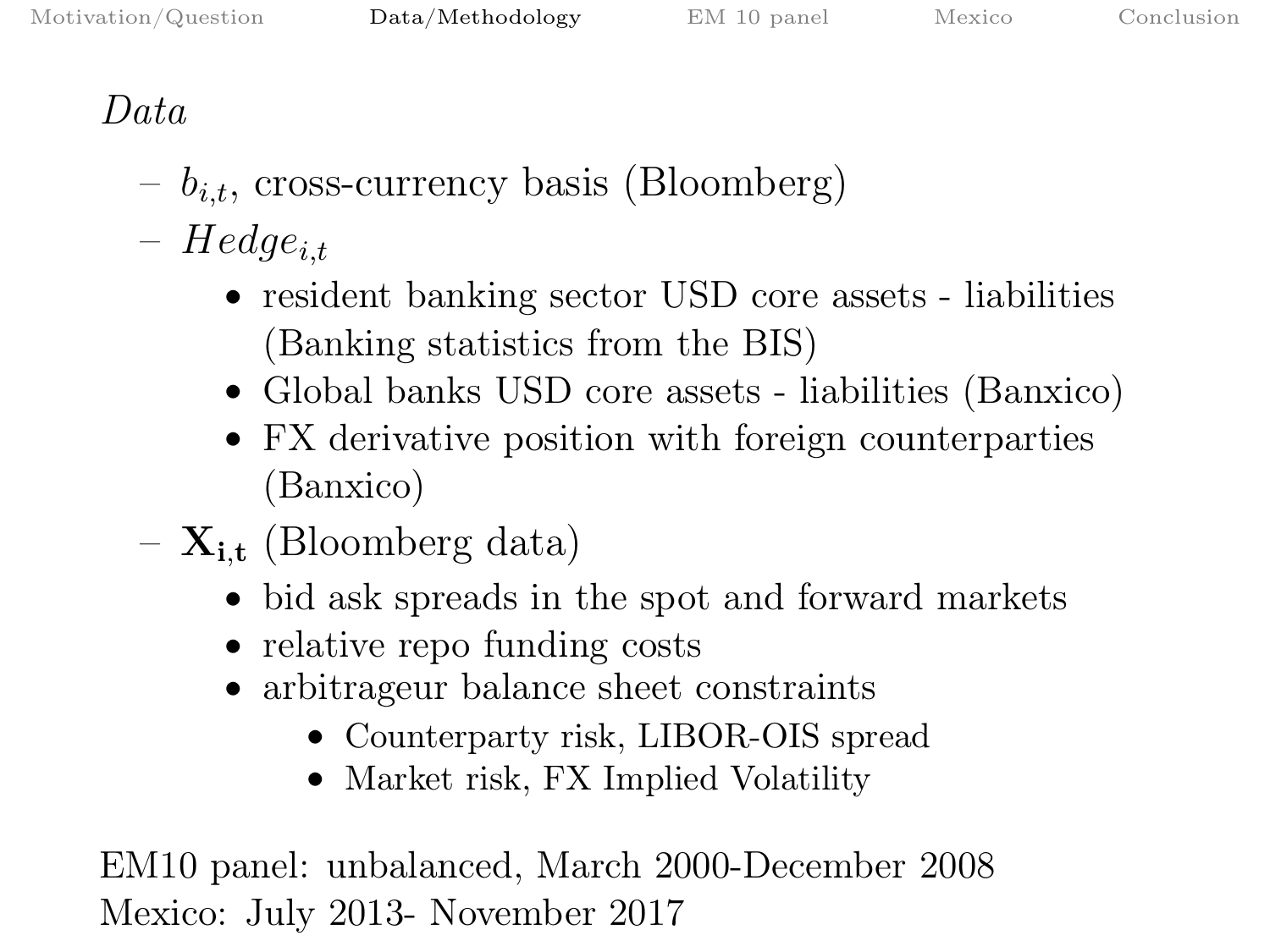### <span id="page-12-0"></span>EM10: Resident bank hedging effect on 3-month CIP deviation

|                                                                             | 1)         | $\left(2\right)$ |  |
|-----------------------------------------------------------------------------|------------|------------------|--|
| Hedge, Resident Banks                                                       | $-0.0214*$ | $-0.0209*$       |  |
|                                                                             | (0.0115)   | (0.0114)         |  |
|                                                                             |            |                  |  |
| Bid-ask spreads                                                             | $-1.142$   | 1.019            |  |
|                                                                             | (14.57)    | (16.38)          |  |
| FX Implied Vol                                                              |            | 0.906            |  |
|                                                                             |            | (1.569)          |  |
| Observations                                                                | 516        | 516              |  |
| Adjusted $R^2$                                                              | 0.176      | 0.175            |  |
| F                                                                           | 10.38      | 9.768            |  |
| * $p < 0.10$ , ** $p < 0.05$ , *** $p < 0.01$ . HAC robust standard errors. |            |                  |  |
| Country fixed effects, excluding 2000, 2008.                                |            |                  |  |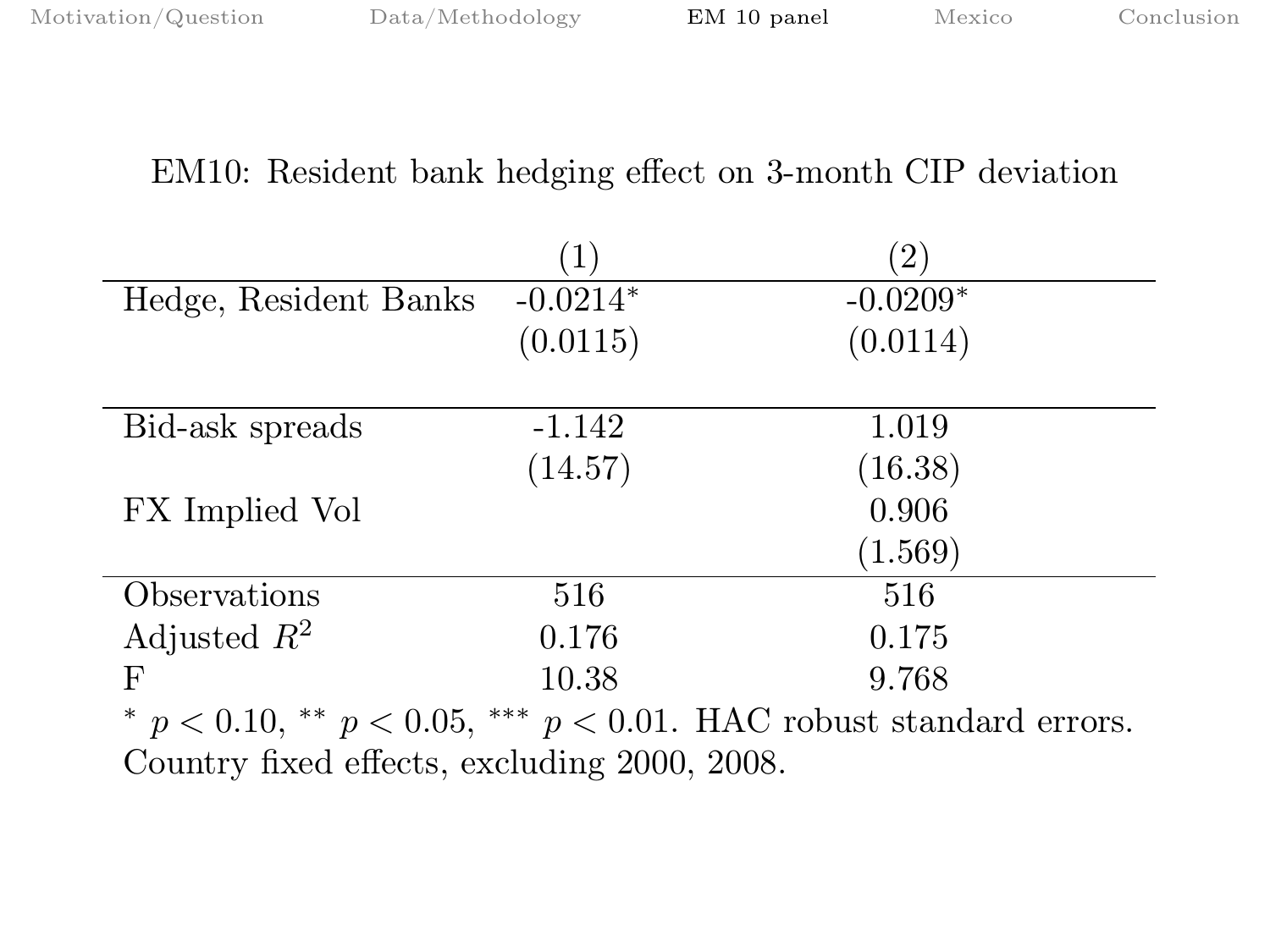## Foreign bank presence, period avg % of total number of banks



Source: The World Bank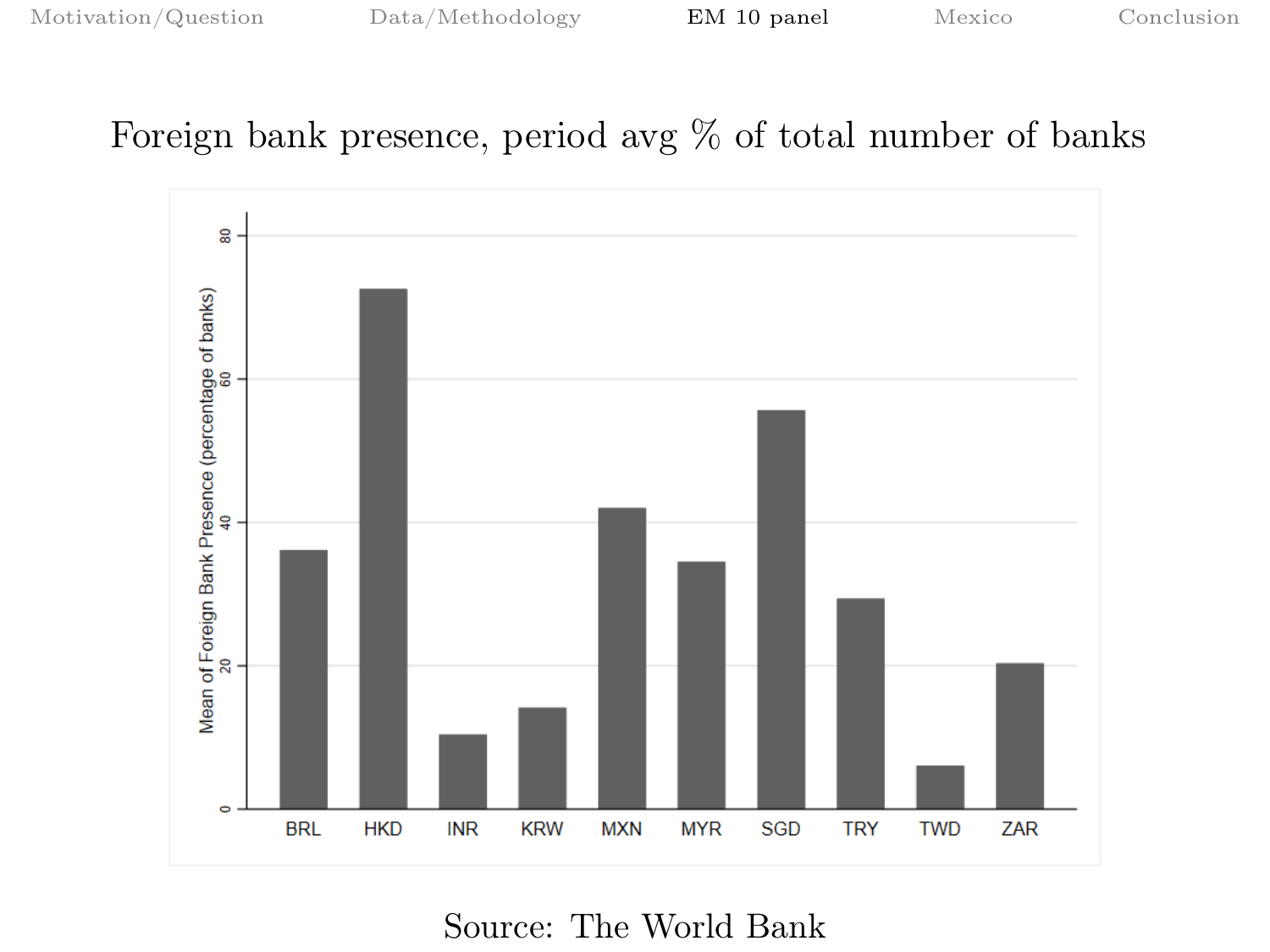## EM10: Resident bank hedging effect on 3-month CIP deviation: financial sector heterogeneity

|                                                                             | $\left(1\right)$ | $\left( 2\right)$ | (3)        |  |
|-----------------------------------------------------------------------------|------------------|-------------------|------------|--|
| Hedge, Resident banks                                                       | $-0.0209*$       | 0.0334            | $-0.0131$  |  |
|                                                                             | (0.0114)         | (0.0416)          | (0.0207)   |  |
| Financial Center                                                            | $159.3***$       | $143.6***$        |            |  |
|                                                                             | (26.51)          | (31.53)           |            |  |
| $Hegde \times Financial$ Center                                             |                  | $-0.0706*$        |            |  |
|                                                                             |                  | (0.0424)          |            |  |
| Foreign Banks, no. as pct. of total                                         |                  |                   | $-4.808**$ |  |
|                                                                             |                  |                   | (1.993)    |  |
| Observations                                                                | 516              | 516               | 316        |  |
| Adjusted $R^2$                                                              | 0.175            | 0.179             | 0.225      |  |
| F                                                                           | 9.768            | 11.32             | 6.963      |  |
| * $p < 0.10$ , ** $p < 0.05$ , *** $p < 0.01$ . HAC robust standard errors. |                  |                   |            |  |
| Country fixed effects, excluding 2000, 2008.                                |                  |                   |            |  |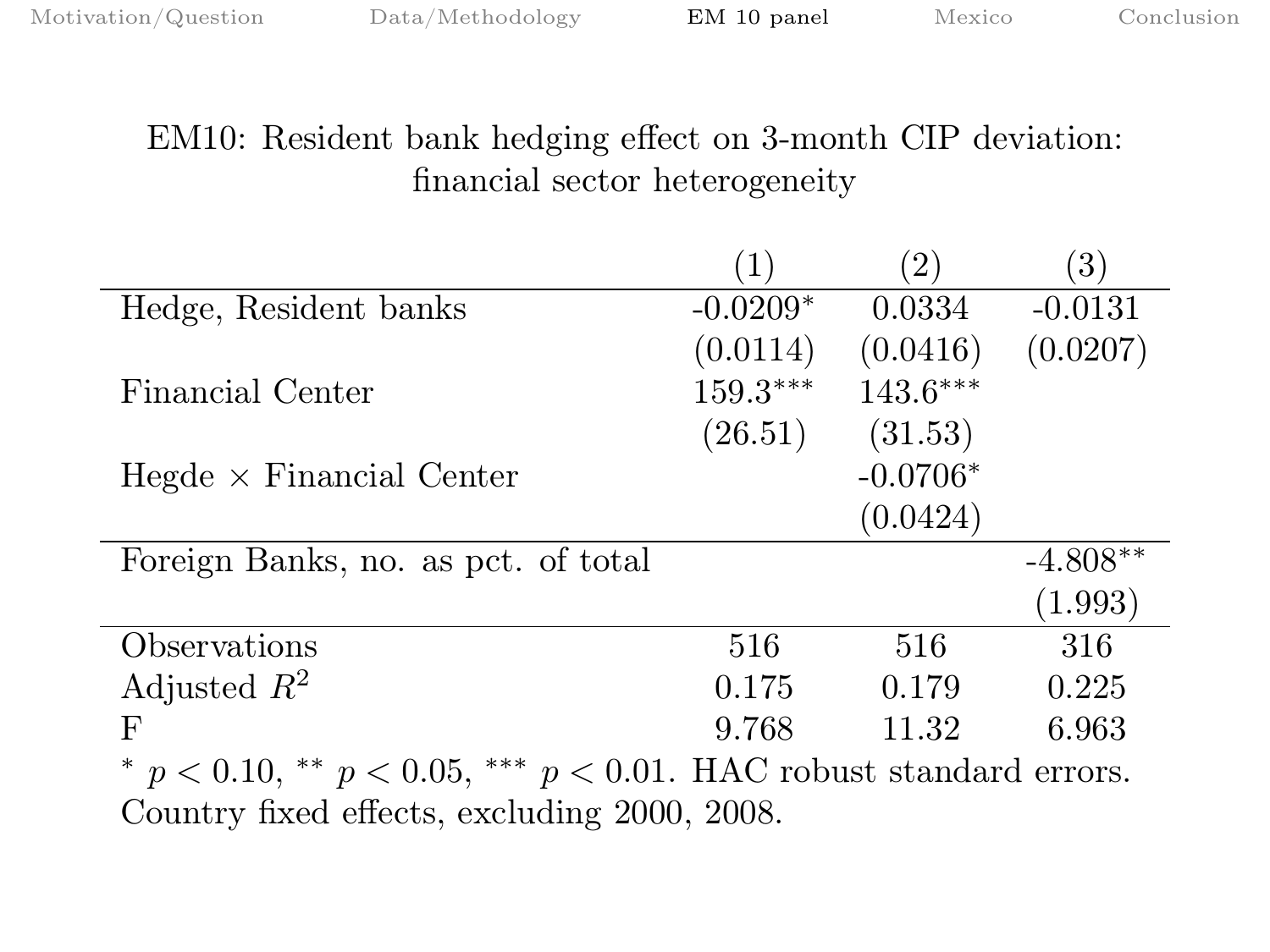# EM panel results: Evidence that

- bank hedging needs have a direct impact on CIP deviation,
- foreign bank presence is relevant, and
- arbitrageur variables weak

Why using micro data is essential:

- test directly the impact of foreign banks, versus that of the system as a whole
- test the effect of foreign investors on FX hedging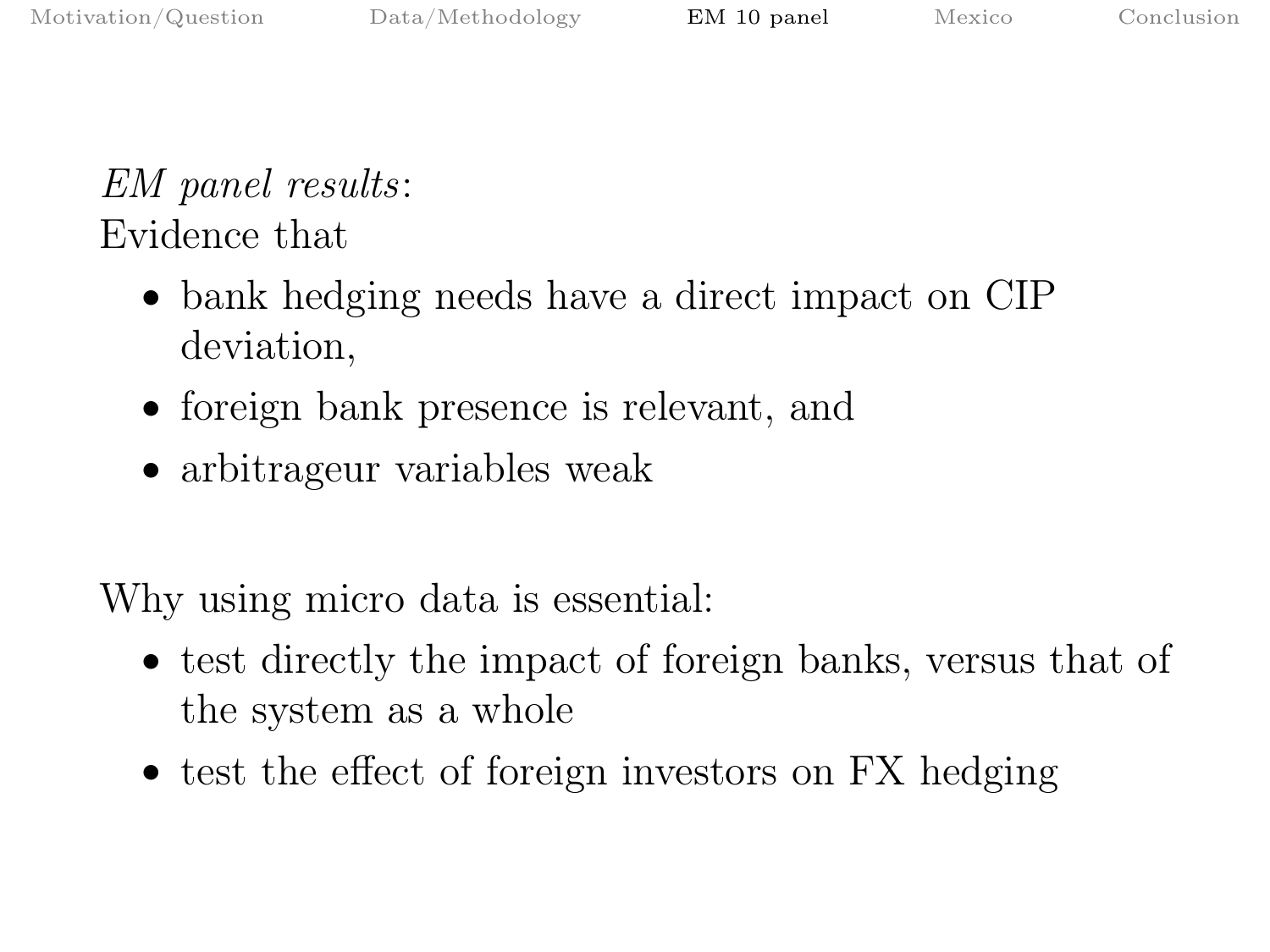## <span id="page-16-0"></span>Mexico case study, exploiting supervisory data:

- i) confirm the bank hedge effect on CIP deviations
- ii) test the importance of arbitrageur variables
- iii) test whether foreign counterparties offset the bank effect
- iv) test for global bank effect

Since the 1990s, in Mexico the currency mismatch policy:  $|A_{USD} - L_{USD}| < 15\% * Tier1 Capital$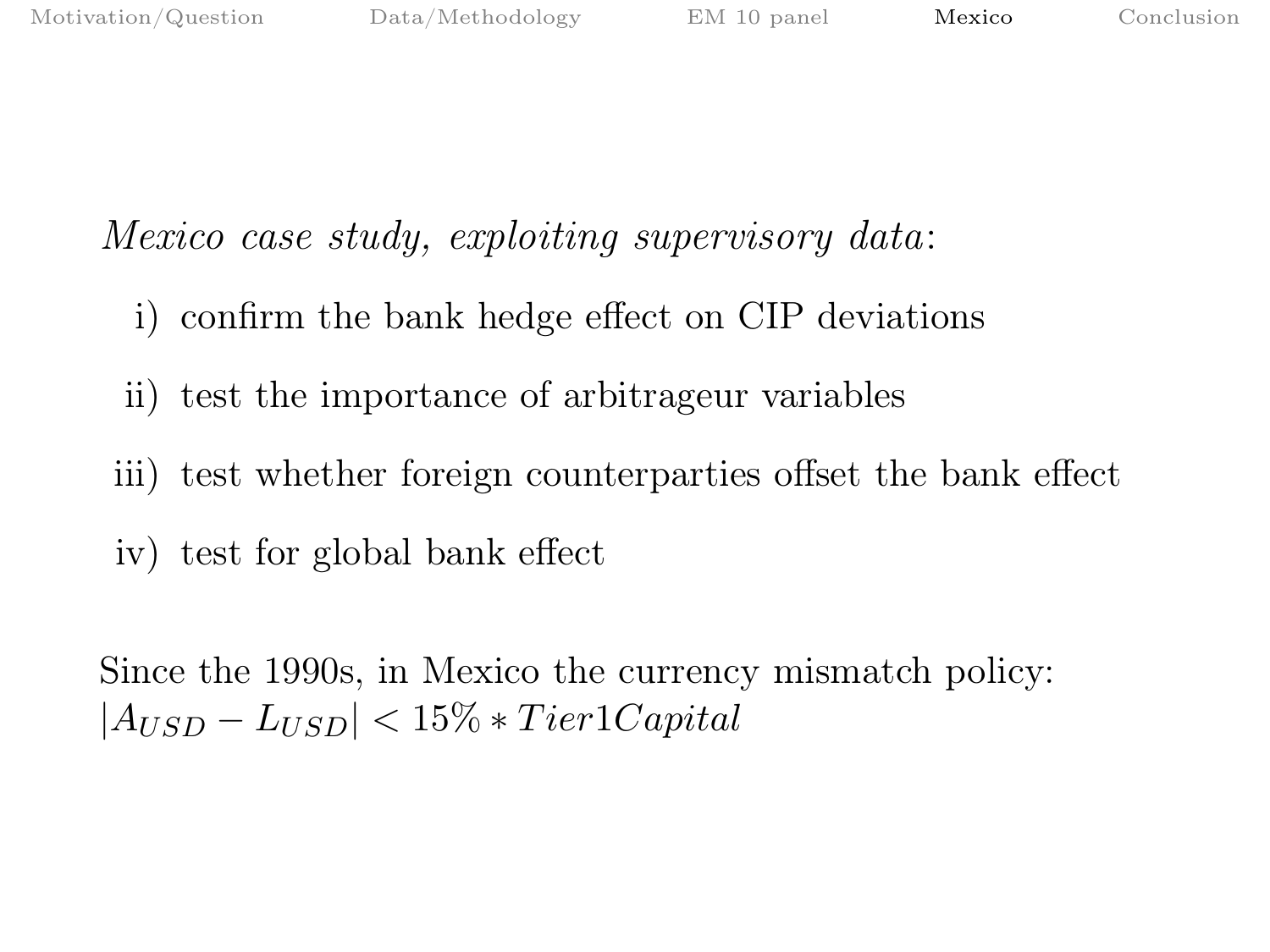#### Mexico, Resident bank hedging needs and CIP deviations

|                       | 3m        | 1 <sub>m</sub> | 3m          | 6m         |
|-----------------------|-----------|----------------|-------------|------------|
| Bid-ask spreads       | $-0.166$  | $-0.181$       | $-0.062$    | $-0.134$   |
|                       | (0.115)   | (0.110)        | (0.104)     | (0.098)    |
| Relative Repo         | $-0.007$  | 0.034          | $-0.058$    | $-0.042$   |
|                       | (0.121)   | (0.108)        | (0.123)     | (0.092)    |
| LIBOR OIS             | $-0.225*$ | $-0.055$       | $-0.206*$   | 0.001      |
|                       | (0.133)   | (0.083)        | (0.106)     | (0.158)    |
| FX Implied Vol.       | 0.087     | $-0.058$       | $-0.117$    | 0.187      |
|                       | (0.116)   | (0.119)        | (0.125)     | (0.154)    |
| Hedge, Domestic Banks |           | $-0.357*$      | $-0.603***$ | $-0.514**$ |
|                       |           | (0.216)        | (0.201)     | (0.201)    |
| Observations          | 53        | 51             | 51          | 51         |
| Root Mean Sqrd. Error | 0.971     | 0.933          | 0.915       | 0.807      |
| H0:exogeneity         |           | 0.81           | 0.17        | 0.26       |
| p-values              |           |                |             |            |
|                       |           |                |             |            |

 $* p < 0.10, ** p < 0.05, ** p < 0.01$ . HAC robust standard errors. Hegde, Res. Bank instrumented by 1st and 2nd lags.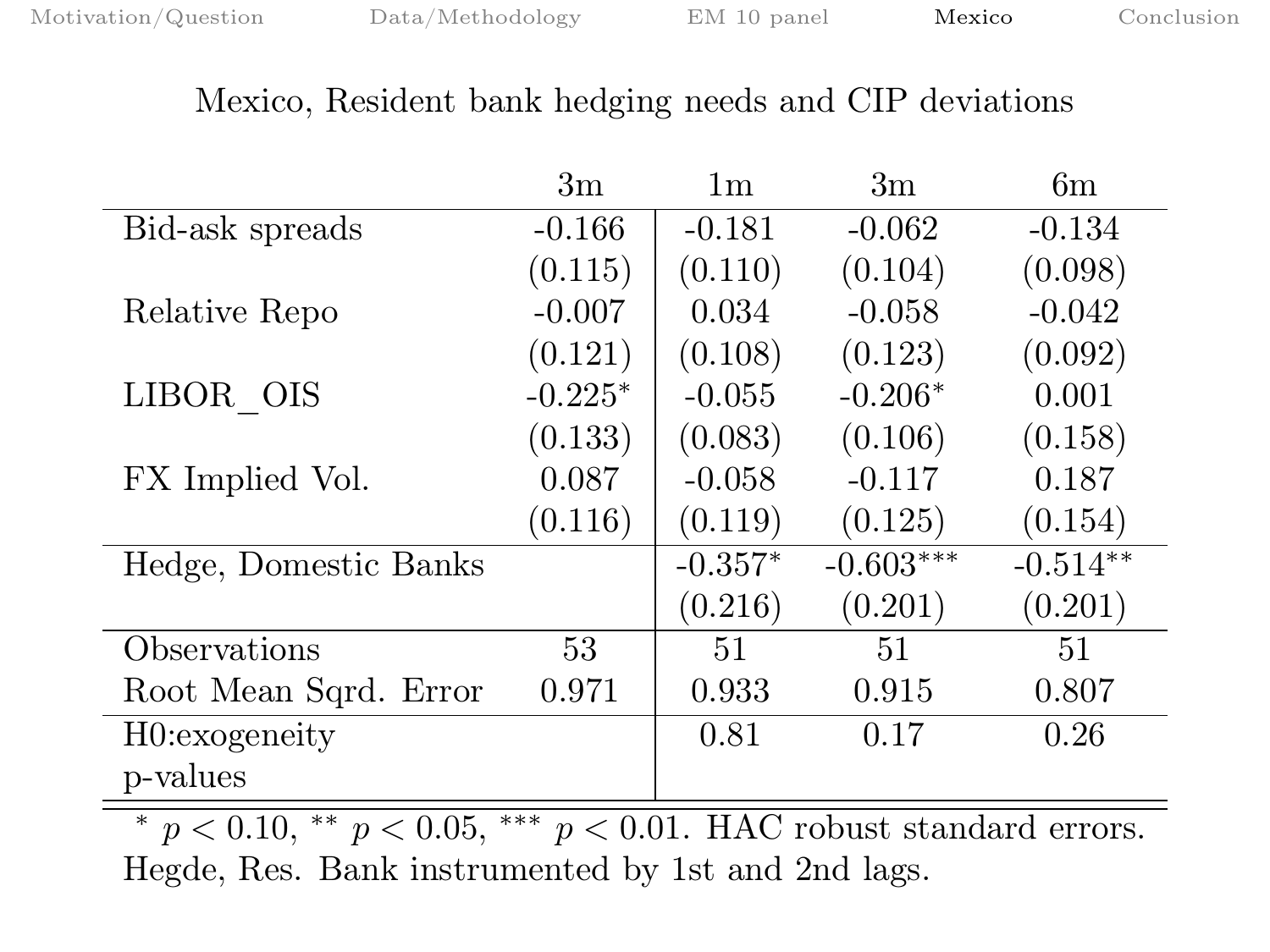#### <span id="page-18-0"></span>Mexico, Foreign investor hedging needs and CIP deviations

|                  | 3m        | 1 <sub>m</sub> | 3m         | 6m         |
|------------------|-----------|----------------|------------|------------|
| Transaction Cost | $-0.166$  | $-0.087$       | 0.071      | 0.029      |
|                  | (0.115)   | (0.103)        | (0.114)    | (0.101)    |
| Relative Repo    | $-0.007$  | 0.038          | $-0.102$   | $-0.011$   |
|                  | (0.121)   | (0.110)        | (0.103)    | (0.080)    |
| LIBOR OIS        | $-0.225*$ | $-0.035$       | $-0.150$   | $-0.134$   |
|                  | (0.133)   | (0.070)        | (0.122)    | (0.113)    |
| FX Implied Vol.  | 0.087     | $-0.107$       | $-0.109$   | 0.111      |
|                  | (0.116)   | (0.127)        | (0.139)    | (0.118)    |
| Hedge, Foreign   |           | $0.596***$     | $0.771***$ | $0.738***$ |
|                  |           | (0.151)        | (0.184)    | (0.181)    |
| Observations     | 53        | 49             | 49         | 49         |
| RMSE             | 0.971     | 0.858          | 0.754      | 0.629      |
| H0:exogeneity    |           | 0.33           | 0.24       | 0.28       |
| p-values         |           |                |            |            |

 $* p < 0.10, ** p < 0.05, ** p < 0.01$ . HAC robust standard errors. Hegde, Foreign instrumented by its 3rd and 4th lags.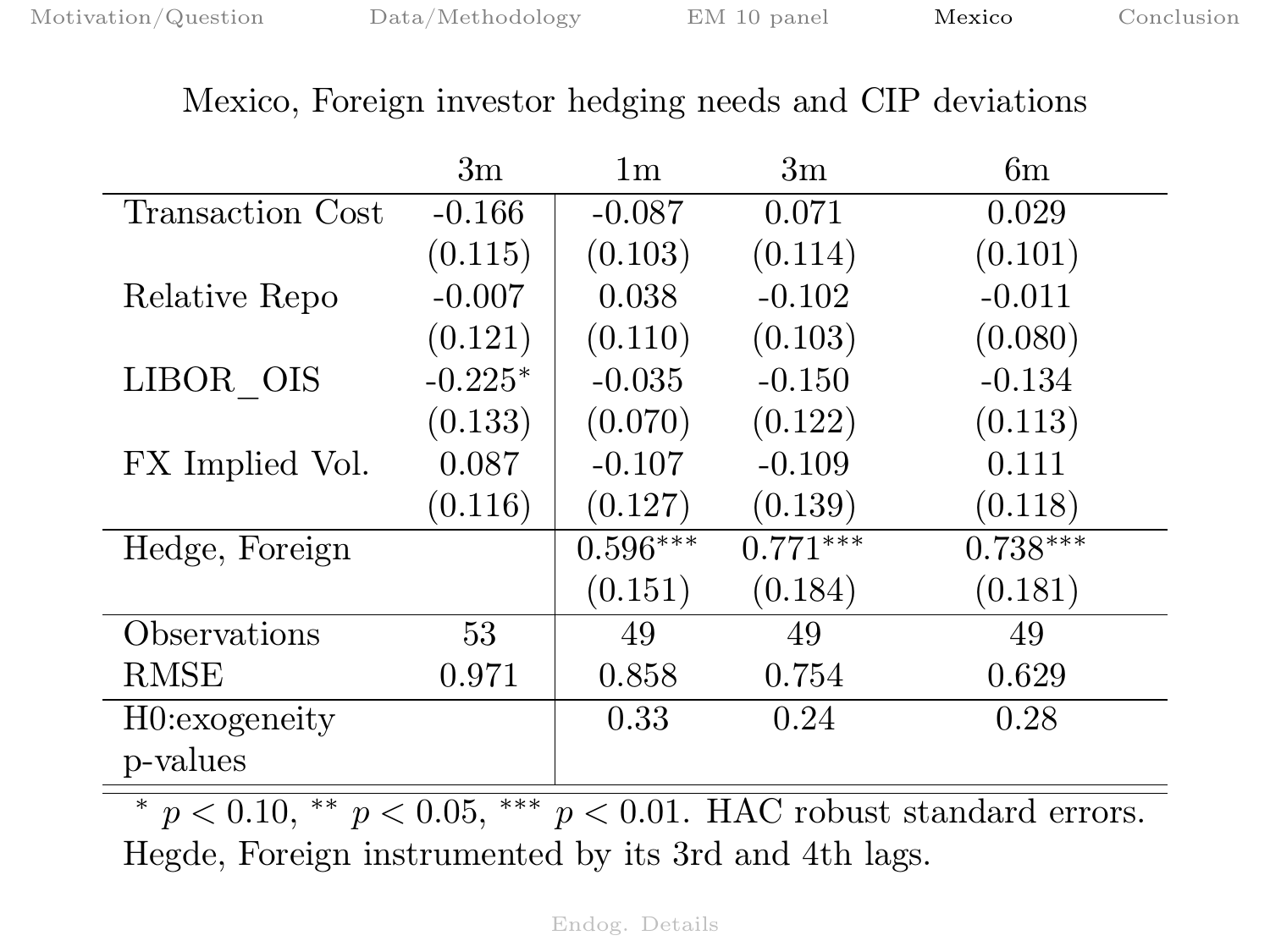#### Mexico, Global resident banks effect on 3-month CIP deviation

|                       | (1)         | (2)         | $\left( 3\right)$ | (4)         |
|-----------------------|-------------|-------------|-------------------|-------------|
|                       | System      | Global      | Sys. excl. Global | Agg. Hedge  |
| Hedge                 | $-0.603***$ | $-0.727***$ | $-0.156$          | $-0.480***$ |
|                       | (0.201)     | (0.193)     | (0.110)           | (0.159)     |
| Bid-ask spreads       | $-0.062$    | $-0.045$    | $-0.004$          | 0.058       |
|                       | (0.104)     | (0.104)     | (0.121)           | (0.133)     |
| RelRepoFF             | $-0.058$    | $-0.067$    | $-0.211$          | $-0.107$    |
|                       | (0.123)     | (0.118)     | (0.134)           | (0.122)     |
| LIBOR OIS 3M          | $-0.206*$   | $-0.177*$   | 0.056             | $-0.148$    |
|                       | (0.106)     | (0.106)     | (0.115)           | (0.138)     |
| FX Implied Vol.       | $-0.117$    | $-0.296**$  | 0.153             | $-0.293$    |
|                       | (0.125)     | (0.121)     | (0.170)           | (0.200)     |
| Observations          | 51          | 52          | 53                | 49          |
| Root Mean Sqrd. Error | 0.915       | 0.870       | 0.925             | 0.824       |

\*  $p < 0.10$ , \*\*  $p < 0.05$ , \*\*\*  $p < 0.01$ . HAC robust standard errors. Aggregate Hegde, defined as Global resident bank - Foreign hedging. Aggregate Hegde is instrumented by its 4th lag, passing exogeneity tests.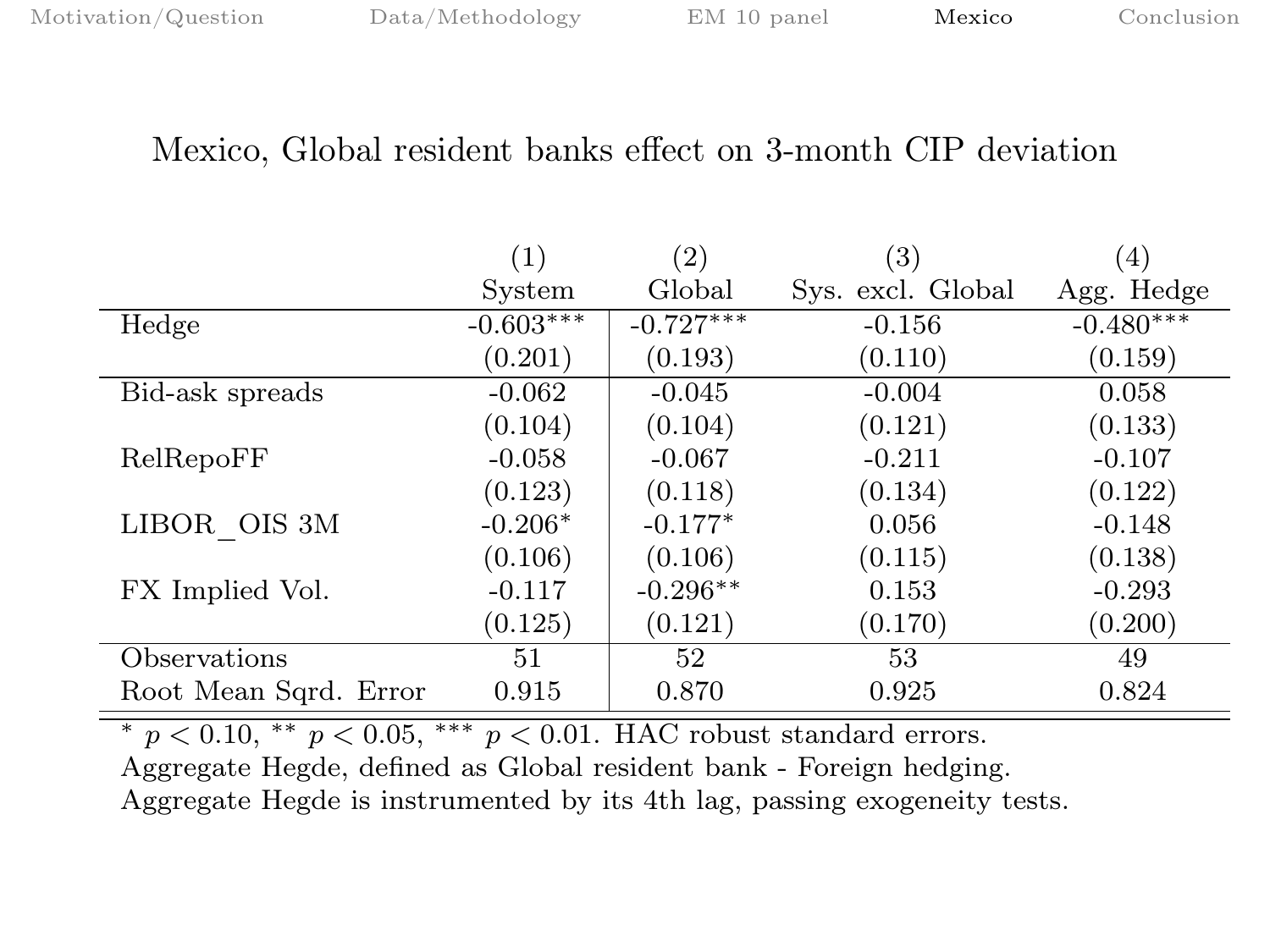#### Mexico, Interacting Agg. Hedge with arbitrageur balance sheet costs

|                                   | (1)         | $\left( 2\right)$ | (3)         | (4)         |
|-----------------------------------|-------------|-------------------|-------------|-------------|
| LIBOR OIS 3M                      | $-0.214*$   | $-0.212**$        | $-0.185**$  | $-0.229**$  |
|                                   | (0.107)     | (0.097)           | (0.087)     | (0.103)     |
| FX Implied Vol.                   | $-0.133$    | $-0.142$          | $-0.137$    | $-0.101$    |
|                                   | (0.096)     | (0.085)           | (0.086)     | (0.100)     |
| Agg Hedge                         | $-0.303***$ | $-0.298***$       | $-0.294***$ | $-0.327***$ |
|                                   | (0.058)     | (0.054)           | (0.052)     | (0.076)     |
| $AggHedge \times LIBOR$ OIS       | $-0.025$    |                   | 0.053       | 0.083       |
|                                   | (0.054)     |                   | (0.045)     | (0.056)     |
| $AggHedge \times FX$ Implied Vol. |             | $0.113***$        | $0.140***$  | $0.150***$  |
|                                   |             | (0.033)           | (0.038)     | (0.040)     |
| Triple Interaction                |             |                   |             | $-0.080$    |
|                                   |             |                   |             | (0.075)     |
| Observations                      | 53          | 53                | 53          | 53          |
| Adjusted $R^2$                    | 0.271       | 0.319             | 0.311       | 0.305       |
| Root Mean Sqrd. Error             | 0.846       | 0.818             | 0.822       | 0.826       |

 $*$   $p < 0.10$ ,  $**$   $p < 0.05$ ,  $***$   $p < 0.01$ . HAC robust standard errors.

Aggregate Hedge defined as Resident bank - foreign hedging.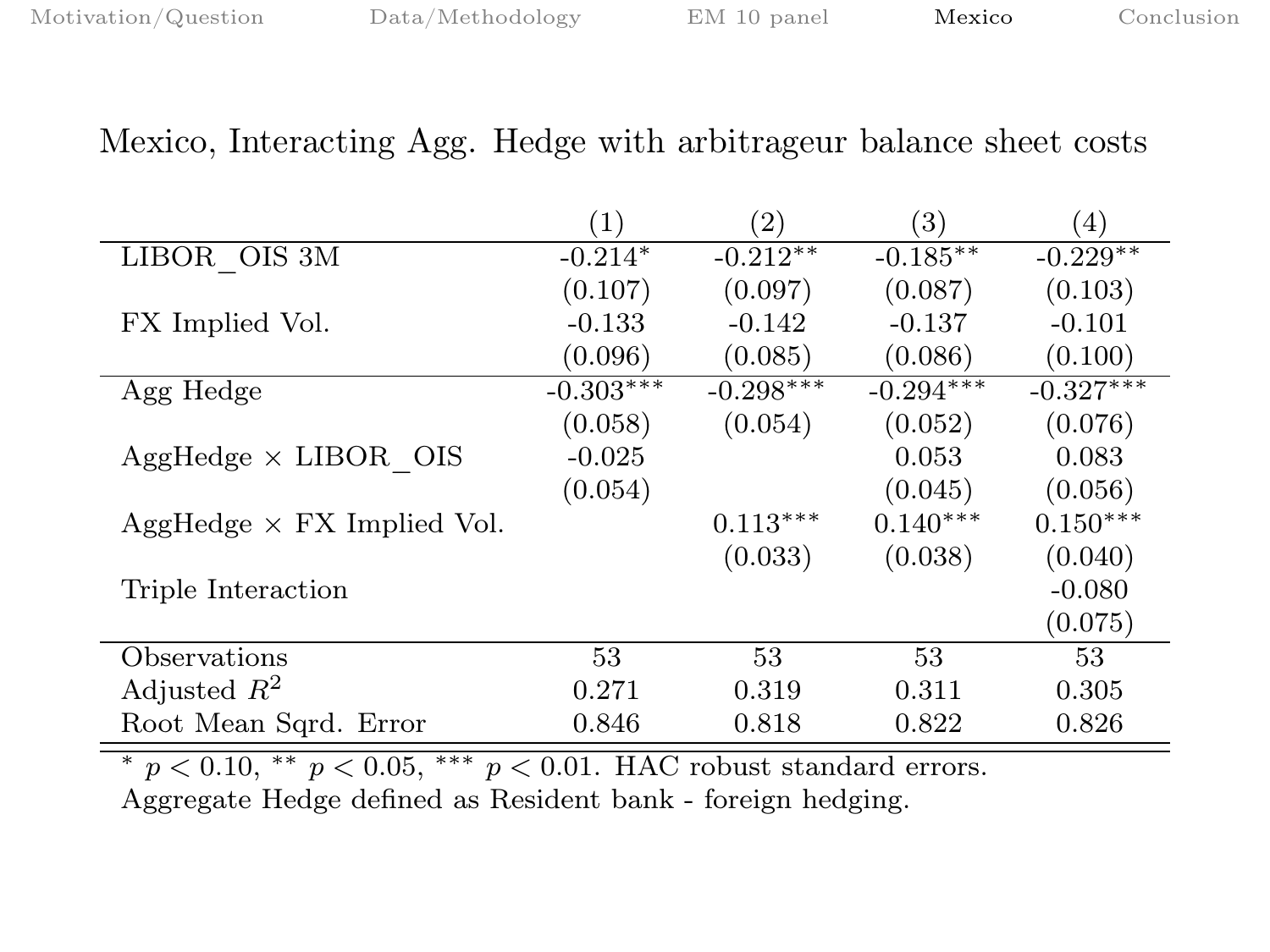# Summarizing Mexico results

Resident bank Hedging associated with deviation from CIP at short end

1. Resident bank hedging, Estimated impact on the 3-month basis: -19.54, (1 s.d. increase in Hedge, CIP deviation wider by 0.603 s.d.s)

2. Foreign hedging, Estimated impact on the 3-month basis is 24.10, (1 s.d. increase in Hedge, CIP deviation narrower by 0.771 s.d.s)

3. Global banks driving the effect

4. Arbitrageur constraints, inconclusive

-joint tests: yes, these variables matter

-interactions model: mixed evidence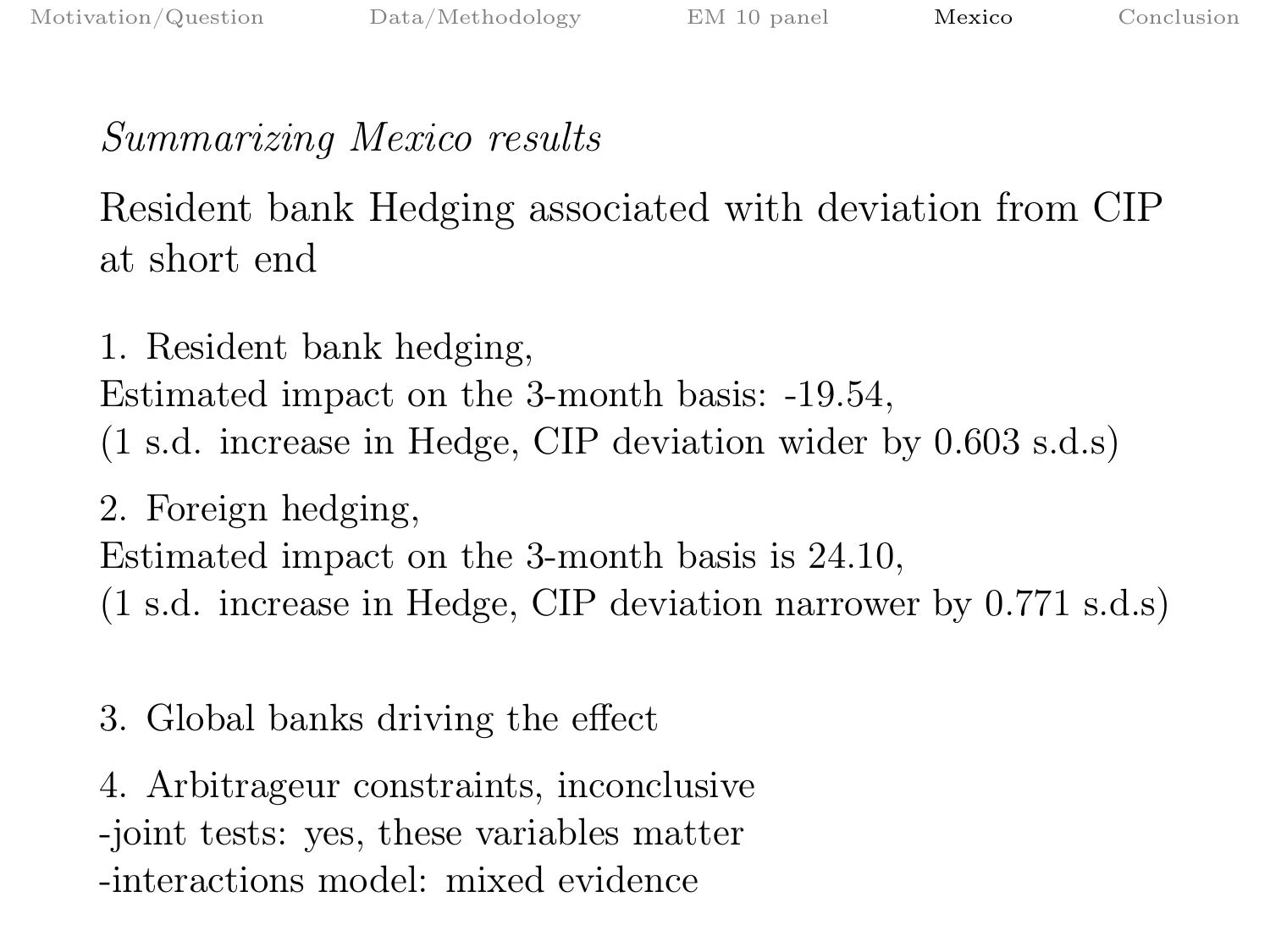<span id="page-22-0"></span>Results:

- bank hedging needs affect the cost of hedging, evidence that global banks driving this
- arbitrageur constraints don't seem of first order importance
- changes to foreign participation are relevant

Caveats:

- Data frequency
- Currency in isolation vs. overall balance sheet
- Other regulatory effects, ie non-FX related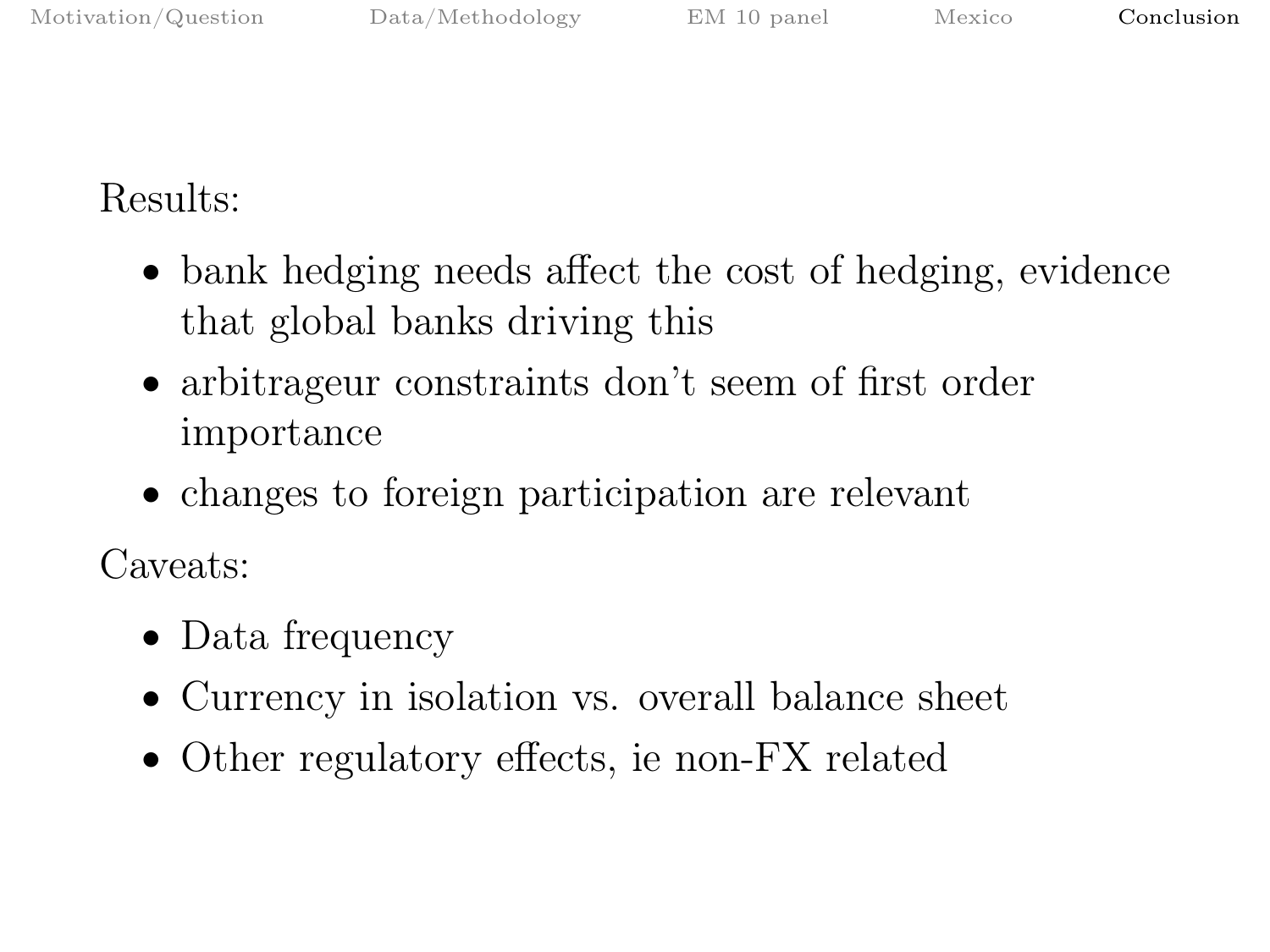## Thank You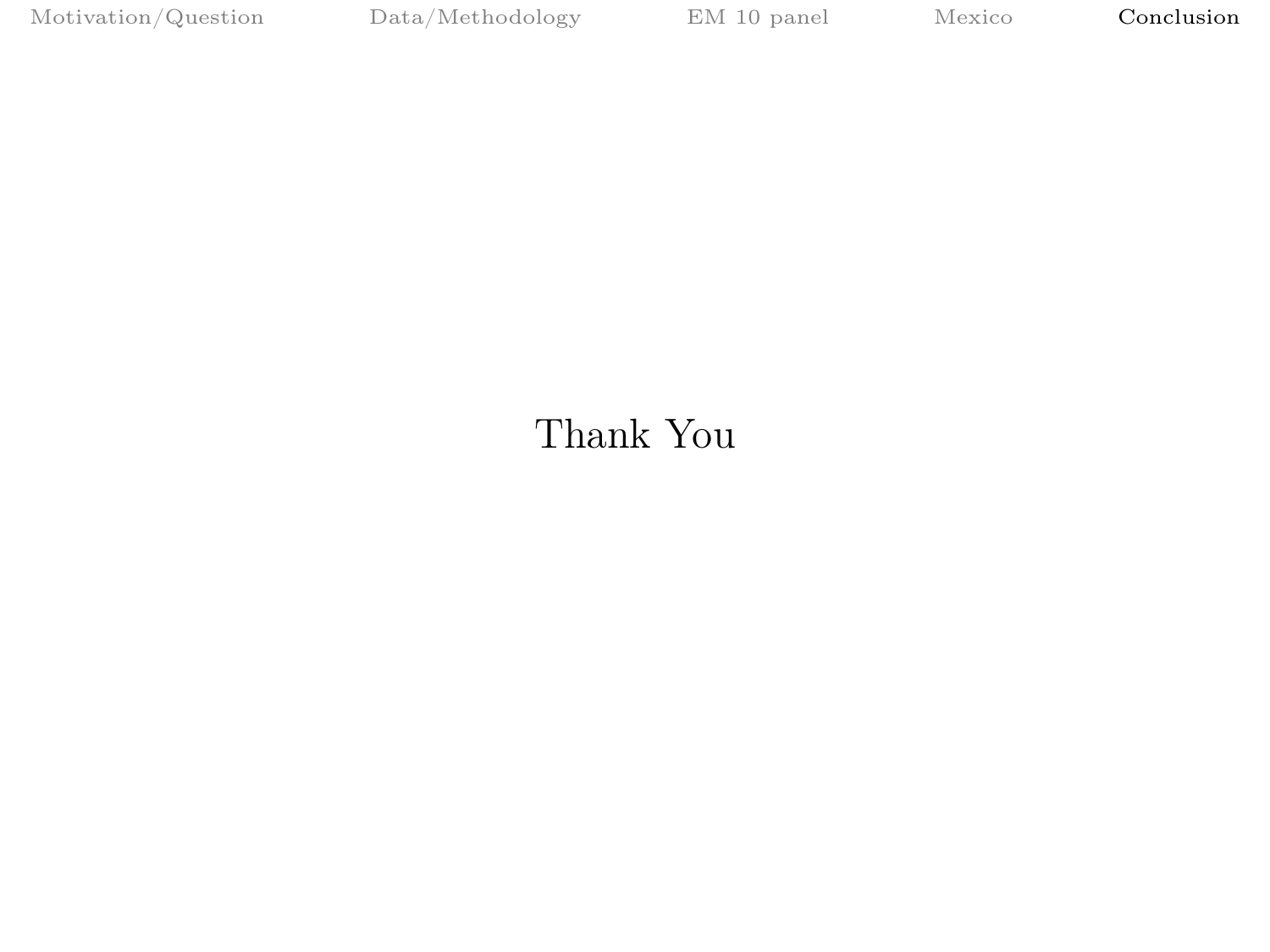<span id="page-24-0"></span> $CIP$  deviation measure  $=$  cross currency basis b:

Forward market implied rate (synthetic) minus observed risk free rate (cash)

Derived by the standard covered interest parity equation,

$$
(1 + r_{t,m}) + b_m = (1 + r_{t,m}^*) \frac{F_{t,m}}{S_t}
$$

where *b* is approximately 0 under CIP.

[Model](#page-9-0)